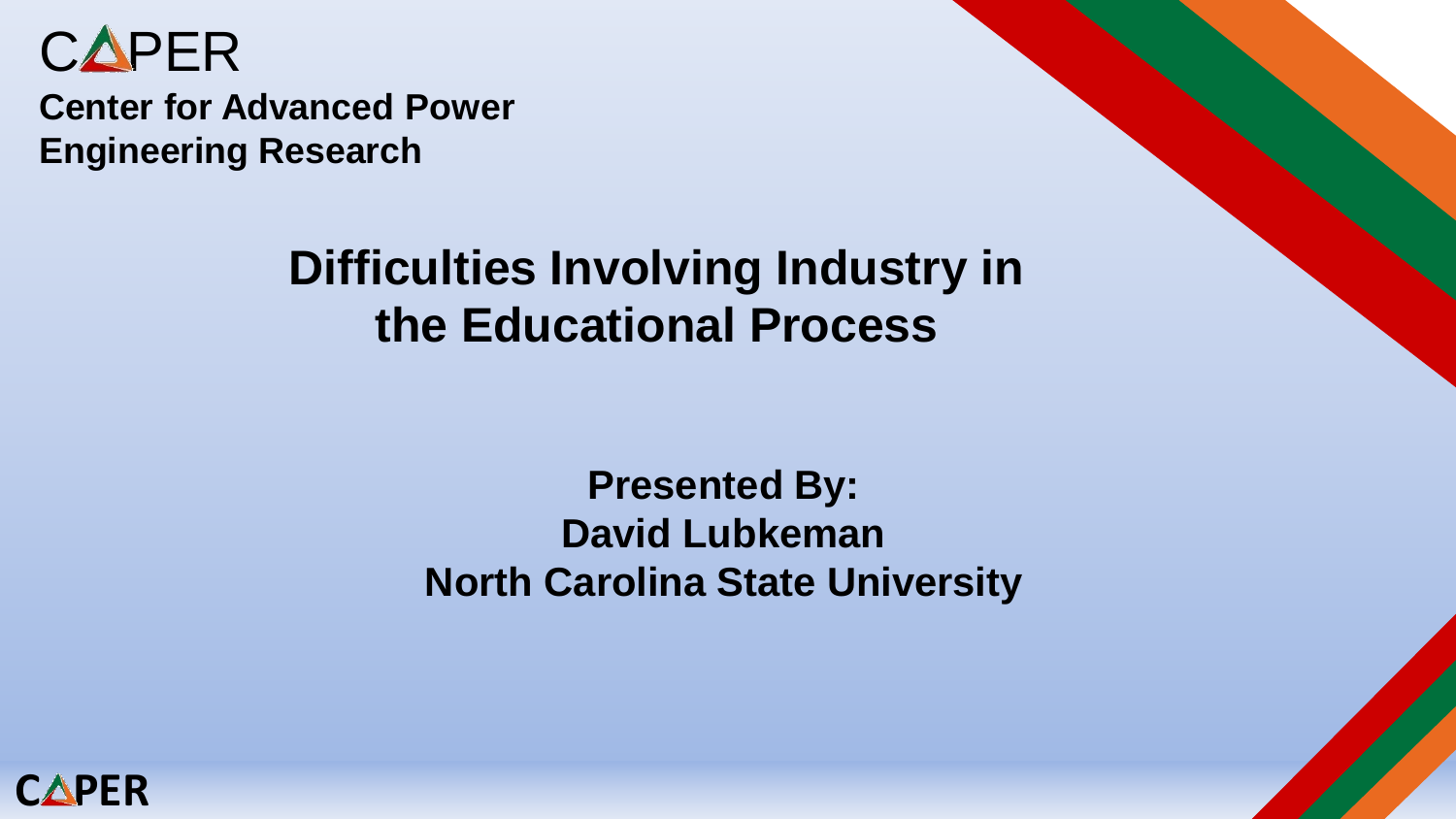## **Industry Involvement Options**

- Class Guest Lectures
- Class Projects
- Capstone Design Projects
- Class Lab Exercises
- Course Design

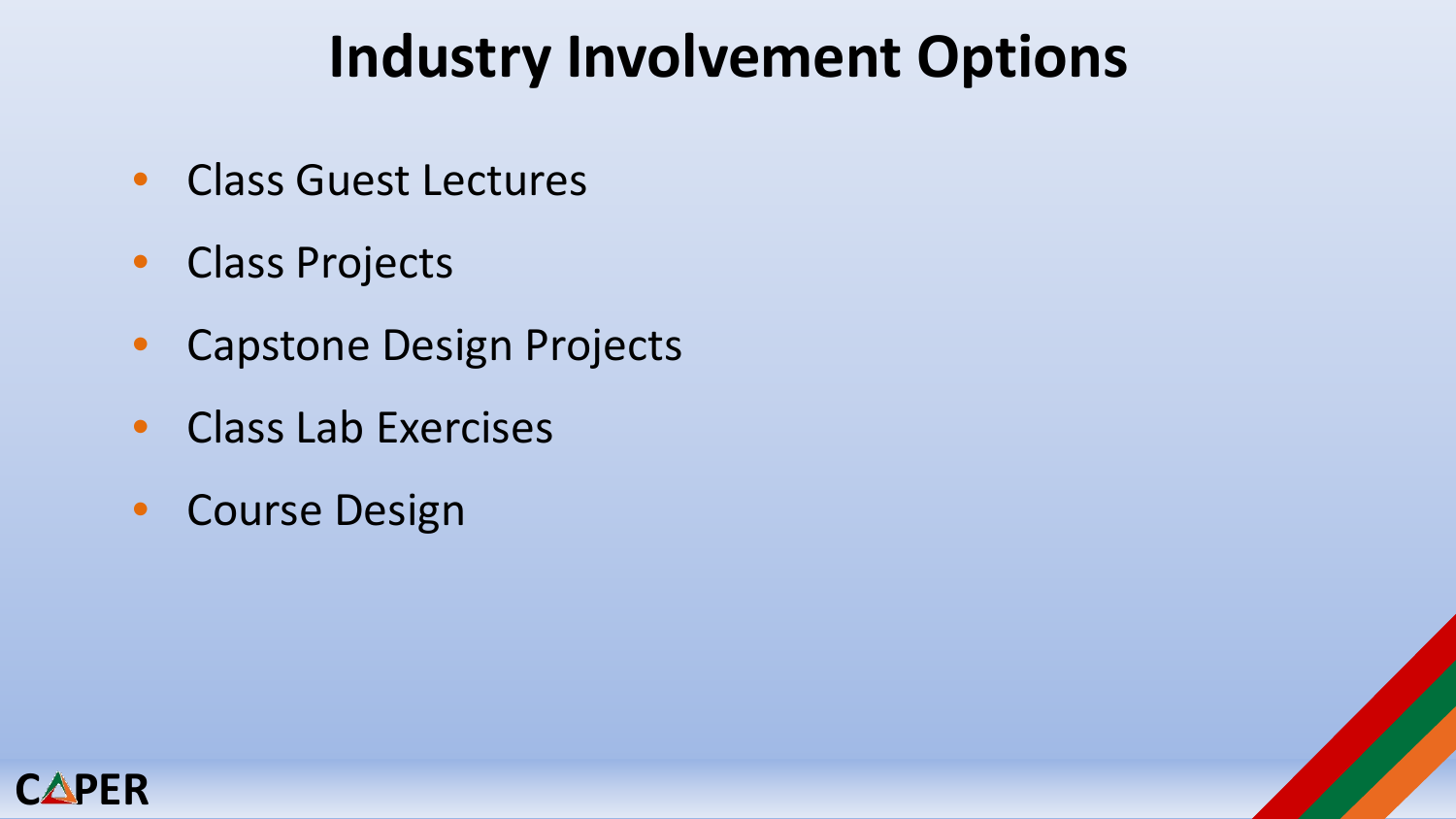## **Class Guest Lectures**

- Typically have 2-4 Guest Lectures per Class
- Would prefer to have Guest Lecture more integrated in with course but:
	- $\circ$  Time constraints people are busy
	- o Industry material typically quickly recycled from past presentations
	- o Little opportunity for feedback to industry presenter
- Industry speakers typically arranged on a direct contact basis, with no support provided by their employer
- Ideally industry speakers would work with instructor on the lecture material, provide homework and test questions, answer student questions on material

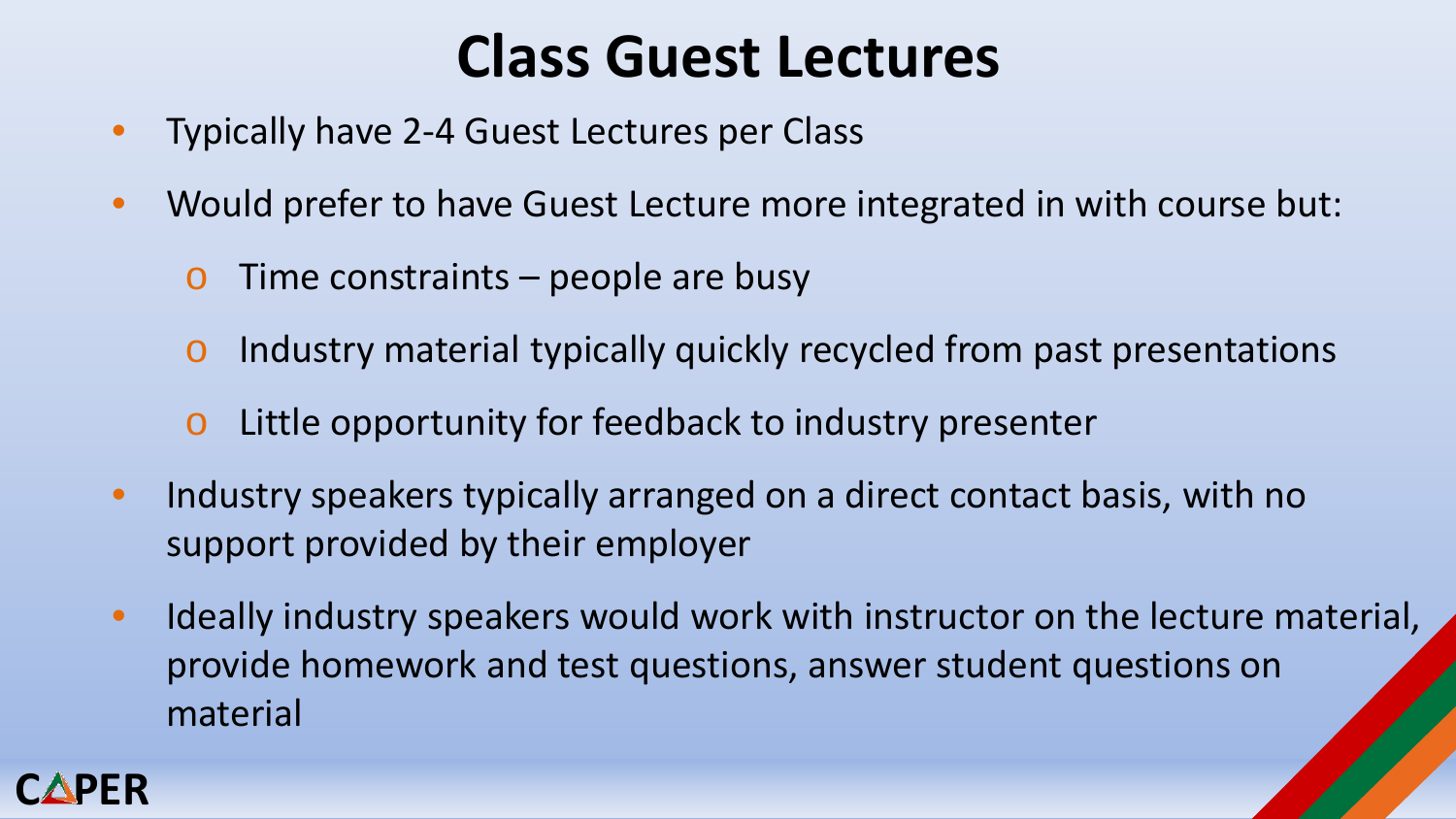# **Class Projects**

- Want to expose students to software tools used in industry
- Several companies make educational versions of their software available for student use; otherwise need to procure licenses
- Typically get industry input on Distribution class project models

**CAPER** 

• Ideally would like to have set of 2-3 circuits with about 50 nodes apiece

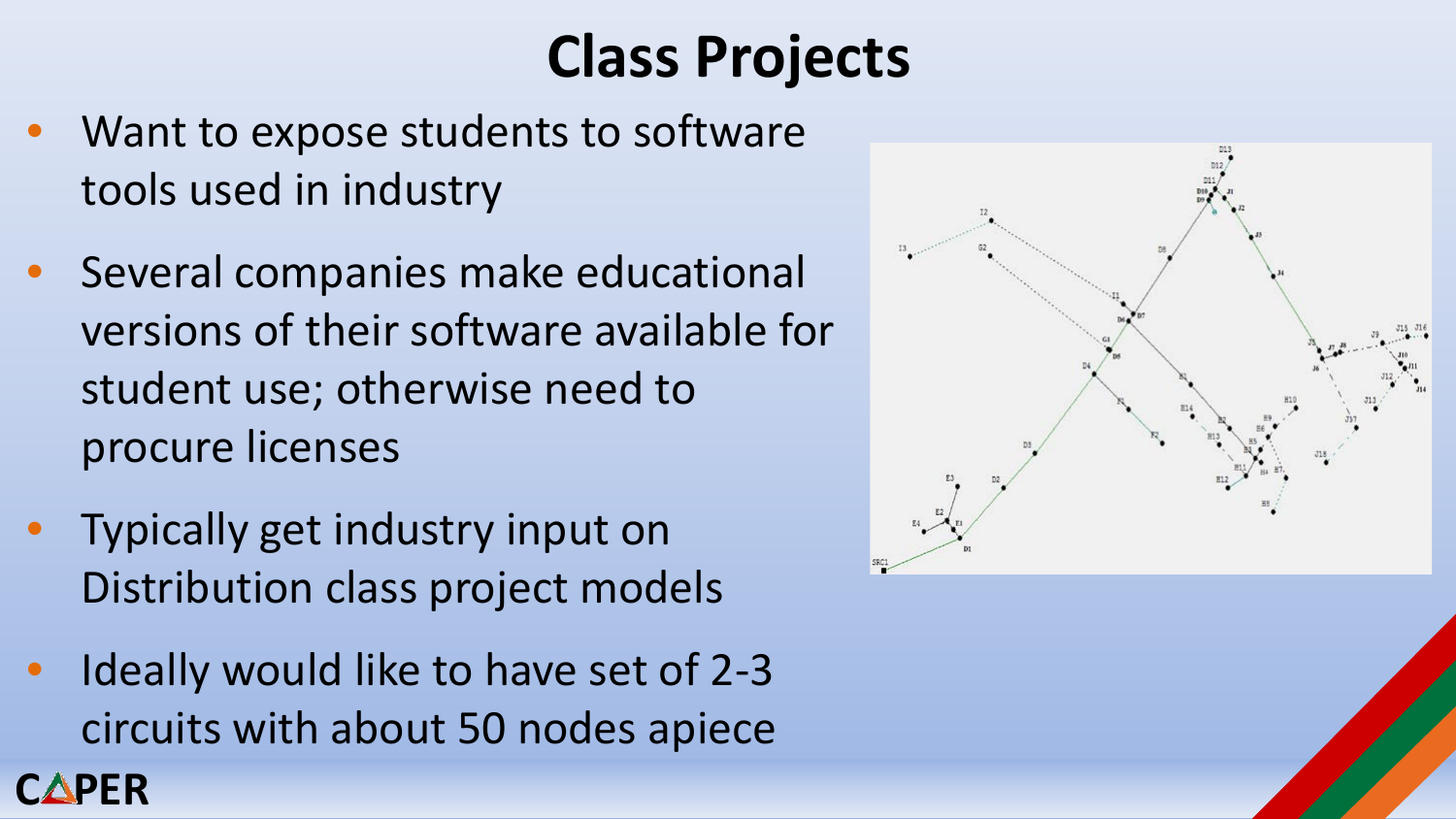## **Capstone Design Projects**

- Graduate MS in Power Engineering features capstone twosemester project
- Project topics and mentoring provided by industry
- Project solicitation based on direct industry contacts
- Challenge is to find topic of interest to industry that graduate students can complete in one academic semester given their graduate student background

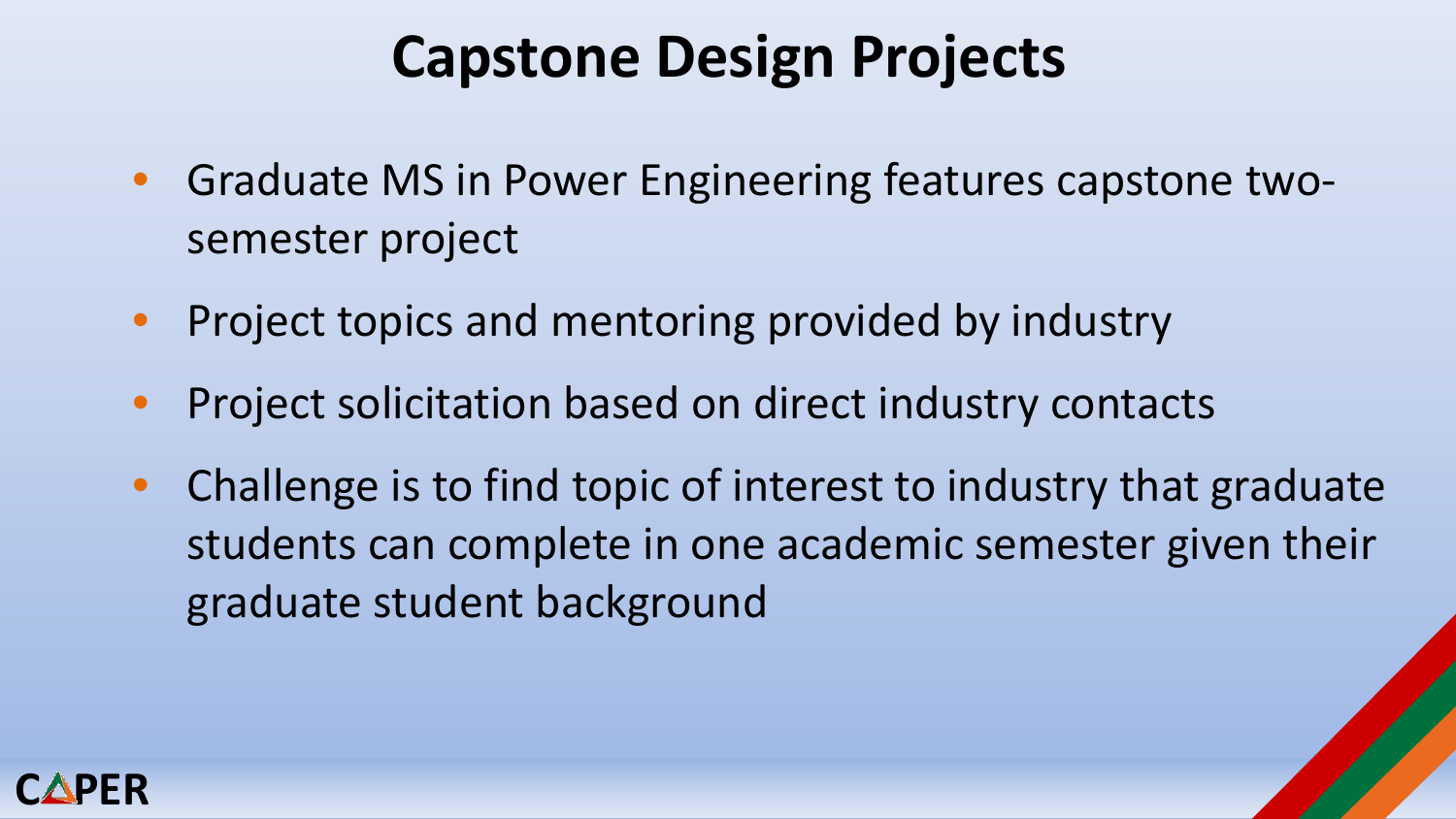## **Class Lab Exercises**

- Smart Grid Communications class includes lab exercises with RTU and relays to familiarize students with SCADA setup
- Try to get equipment donated from vendors if possible
- Also need vendors to provide technical support, which can be an issue with donations

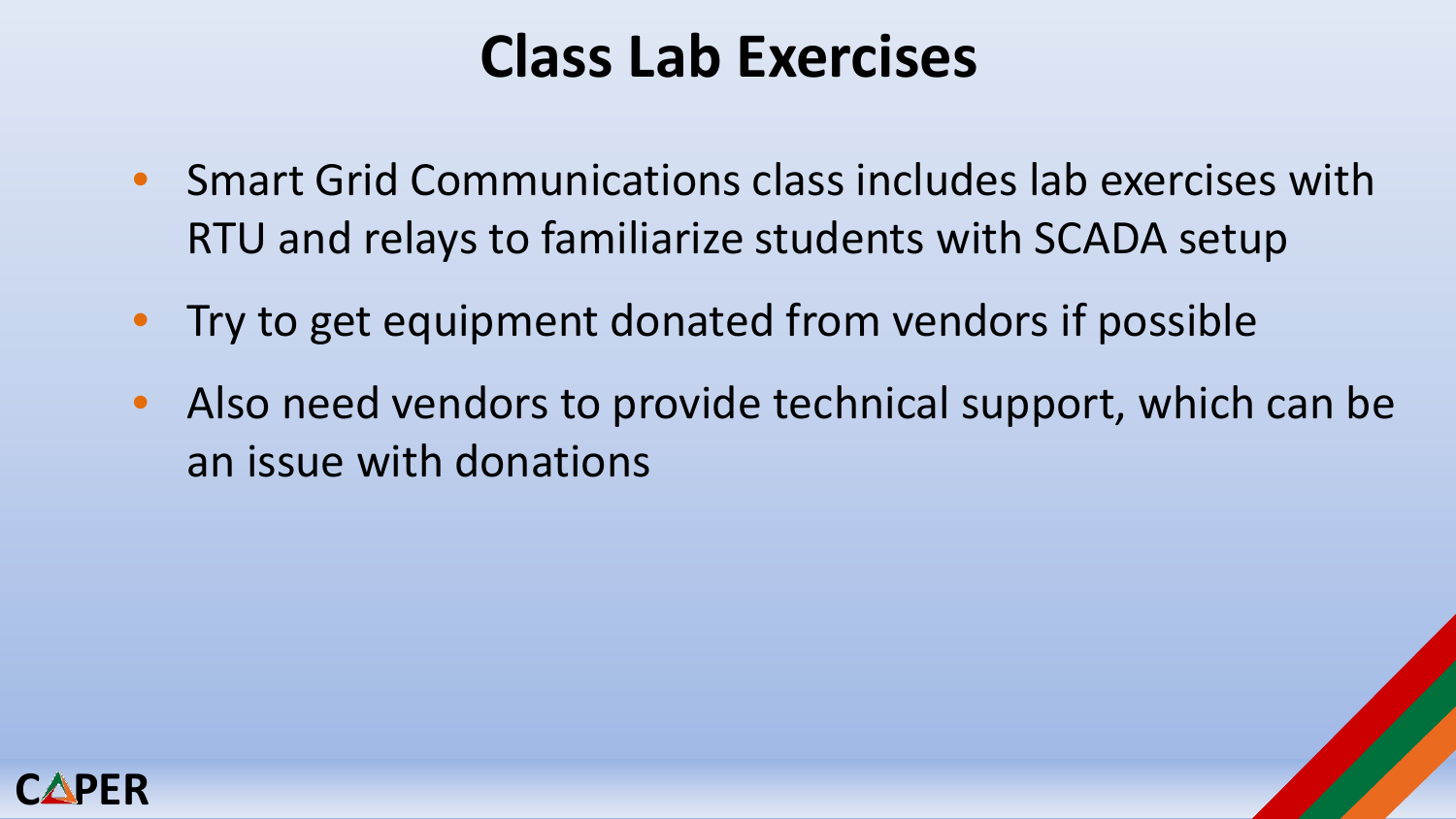## **Course Design**

- Courses not only need to support industry needs, but provide background for graduate research programs
- Many ideas on what to cover in curriculum, but unfortunately only so much can be squeezed in undergraduate curriculum or included in 30 hour master's degree curriculum
- For certain suggested topics, no textbooks are available or faculty don't have expertise
- Also need to consider that many power students are getting power-related positions that are not with utilities